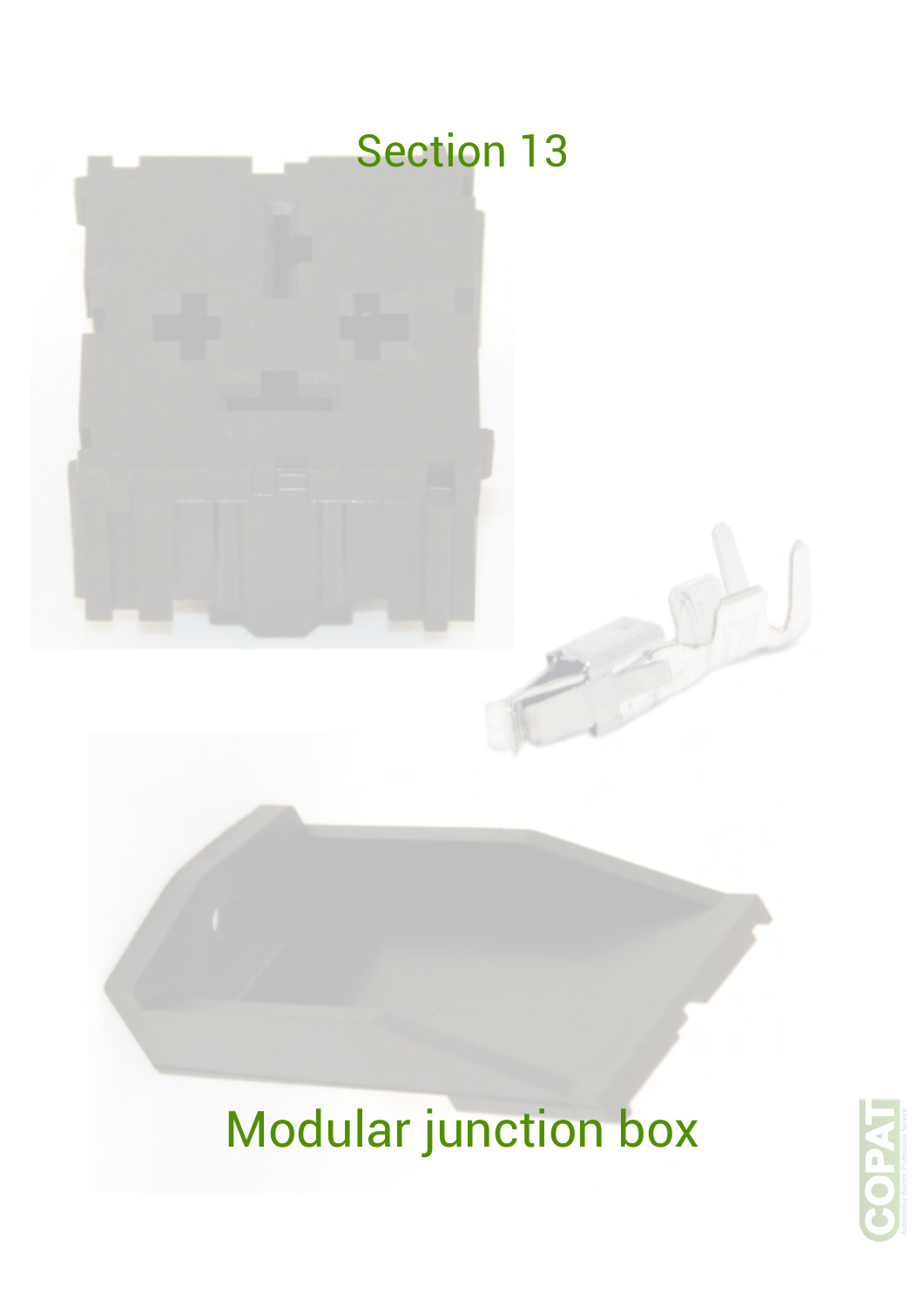| <b>MODULAR JUNCTION BOX</b> | 13.1  |
|-----------------------------|-------|
|                             |       |
| <b>CABLE JUNCTION BOX</b>   | 13.18 |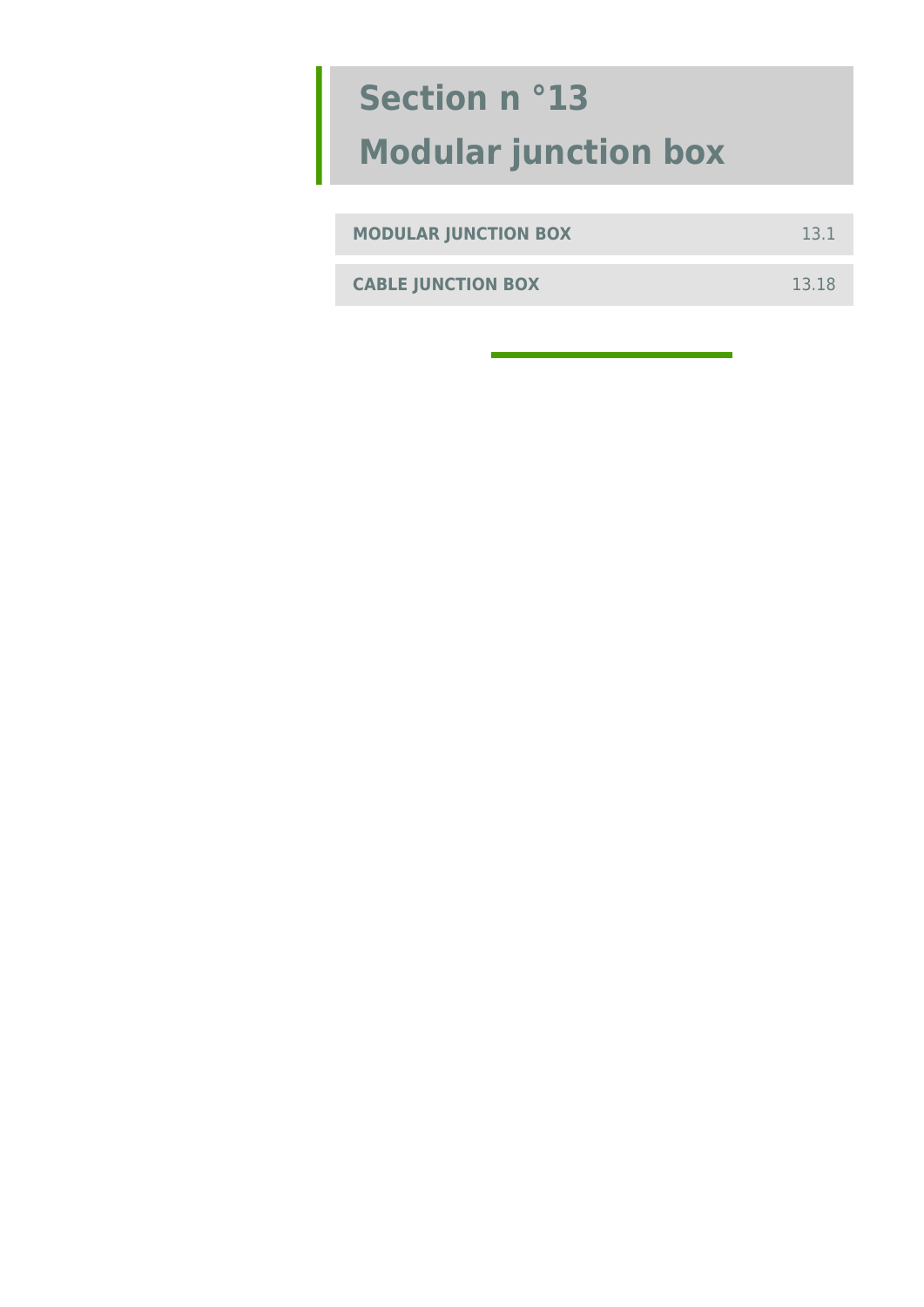#### **MODULAR JUNCTION BOX**



#### **13.1 ATO Fuses Modules**

| Code    | <b>Type</b> | А   | <b>Notes</b> |
|---------|-------------|-----|--------------|
| 354-501 | single      | 60  | 2 ATO FUSES  |
| 354-502 | double      | 120 | 4 ATO fuses  |
| 354-503 | double      | 120 | 7 ATO fuses  |





|      | <b>Code Industrial Code</b> | Wire Size Range (mm2) | <b>Extraction Tool Hand Tool</b> |      |
|------|-----------------------------|-----------------------|----------------------------------|------|
| 3607 | 913-071                     | $1.00 - 2.00$         | 25030                            | 3991 |
| 3608 | 913-072                     | $2.50 - 4.00$         | 25030                            | 3987 |



#### **13.3 Frame for Modular Fuse Holder**

Jumper bar for 7

| <b>PAM</b> |  |
|------------|--|
|            |  |



#### **13.4 MINI Fuses Modules**

| Code    | <b>Type</b> | -  | <b>Notes</b> |
|---------|-------------|----|--------------|
| 354-543 | single      | 60 | 6 MINI fuses |
| 354-544 | single      | 60 | 8 MINI Fuses |



#### **13.5 Contact for MINI Fuseholders**

| Code     | <b>Industrial Code</b> | <b>Wire Size</b><br>Range (mm2) |          | <b>Raw Material Extraction Tool</b> | Hand<br>Tool |
|----------|------------------------|---------------------------------|----------|-------------------------------------|--------------|
| 927779/3 | 927779/3               | $0.50 - 1.00$                   | Bz Ph Sn | 88040                               | 3991         |
| 927781/3 | 927773/3               | $1.00 - 2.50$                   | Bz Ph Sn | 88040                               | 3987         |



#### **13.6 MAXI Fuses Modules**

| Codel   | Гуре   | -   | <b>Notes</b> |
|---------|--------|-----|--------------|
| 354-549 | single | 80  | 2 MAXI fuses |
| 354-505 | double | 160 | 4 MAXI fuses |



#### **13.7 Contacts for MAXI Fuseholder**

| Code | <b>Industrial Code</b> | <b>Wire Size Range (mm2)</b> | <b>Hand Tool</b> |
|------|------------------------|------------------------------|------------------|
| 3602 | 913-064                | 1.50 - 2.50                  | 3987             |
| 3606 | 913-068                | $2.50 - 6.00$                | 3987             |

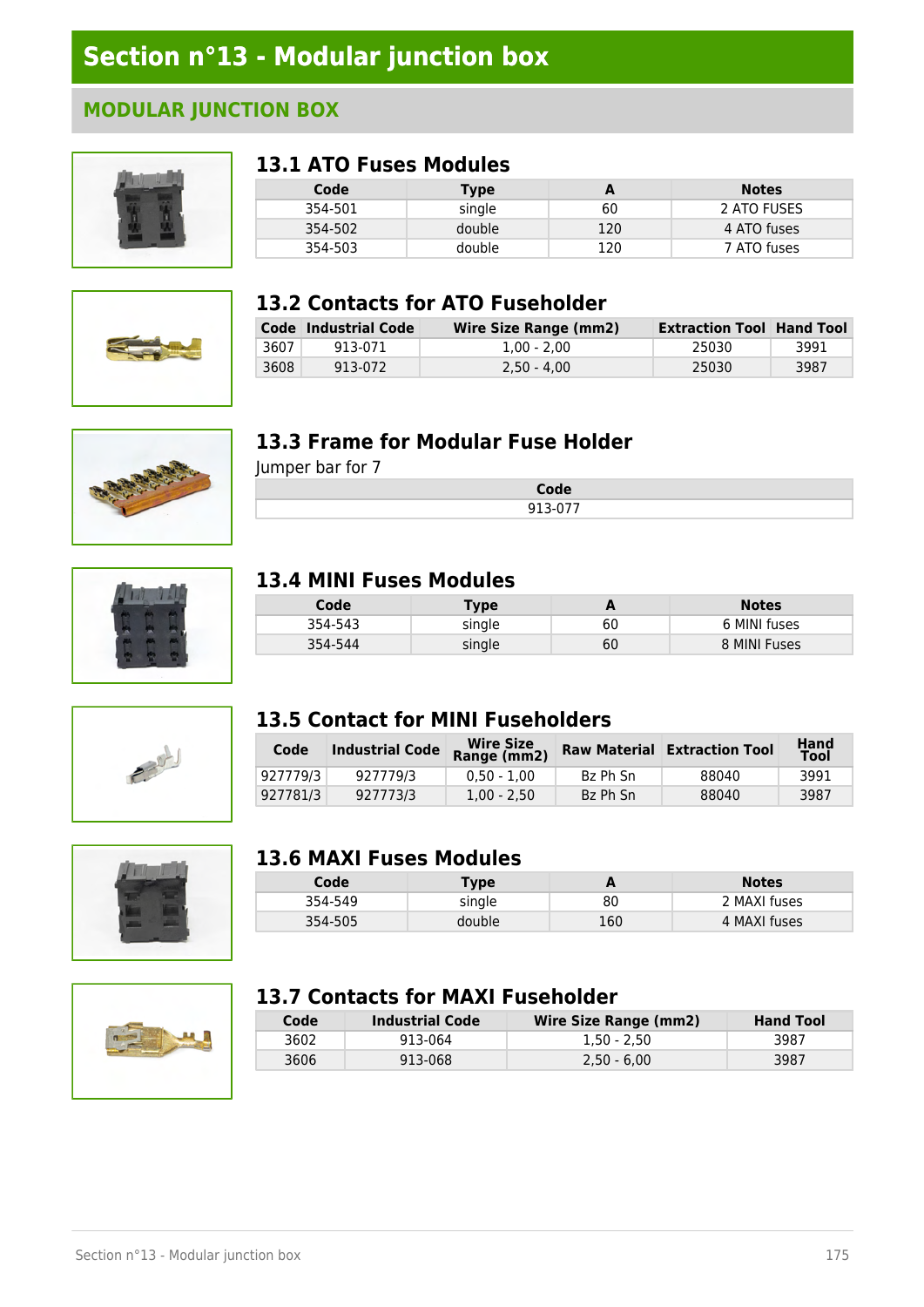

#### **13.8 Micro Relay Module**

| _ _ _ _ _ _ _ _ _ _ _<br>-------- |             |                |  |  |
|-----------------------------------|-------------|----------------|--|--|
| Code                              | <b>Tvpe</b> | <b>Notes</b>   |  |  |
| 354-507                           | double      | 3 relays MICRO |  |  |
|                                   |             |                |  |  |





| Code | <b>Industrial Code</b> | <b>Type</b>    | <b>Wire Size</b><br>Range (mm2) | <b>Extraction Tool</b> | <b>Hand</b><br>Tool |
|------|------------------------|----------------|---------------------------------|------------------------|---------------------|
| 3603 | 913-043                | medium contact | $0.50 - 1.50$                   | 90028                  | 3991                |
| 3601 | 913-055                | medium contact | $2.50 - 4.00$                   | 90028                  | 3987                |
| 3605 | 913-067                | little contact | $0.50 - 1.50$                   | 90028                  | 3991                |
| 3604 | 913-066                | little contact | $1.00 - 2.50$                   | 90028                  | 3987                |







## **13.10 ISO Relay & Flasher Modules**

| Code    | <b>Type</b> | <b>Notes</b>  |
|---------|-------------|---------------|
| 354-506 | single      | 1 MINI relay  |
| 354-536 | double      | 2 relays MINI |

#### **13.11 Contatc for Mini Relay Modules**

|      | Code Industrial Code | Type           | <b>Wire Size</b><br>Range (mm2) | <b>Extraction Tool</b> | <b>Hand</b><br>Tool |
|------|----------------------|----------------|---------------------------------|------------------------|---------------------|
| 3603 | 913-043              | medium contact | $0.50 - 1.50$                   | 90028                  | 3991                |
| 3601 | 913-055              | medium contact | $2.50 - 4.00$                   | 90028                  | 3987                |

#### **13.12 Power Relay Module**

| Code    | <i>i</i> ype | <b>Notes</b>  |
|---------|--------------|---------------|
| 354-535 | single       | 1 power relay |



#### **13.13 Contatc for Power Relays**

| Code     | <b>Industrial</b><br>Code | <b>Type</b>       | <b>Wire Size</b><br>Range<br>(mm2) | Raw<br><b>Material</b> | <b>Extraction</b><br>Tool | Hand<br><b>Tool</b> |
|----------|---------------------------|-------------------|------------------------------------|------------------------|---------------------------|---------------------|
| 3603     | 913-043                   | medium<br>contact | $0.50 - 1.50$                      |                        | 90028                     | 3991                |
| 3601     | 913-055                   | medium<br>contact | $2.50 - 4.00$                      |                        | 90028                     | 3987                |
| 182490/2 | 280756/2                  | big terminal      | $4.00 - 6.00$                      | tin-plated<br>brass    | 88074                     | 3987                |



#### **13.14 Stud Assembly Module 1 pin**

| Code    | <b>Screw Hole</b> |
|---------|-------------------|
| 354-539 | M8                |
| 354-537 | M <sub>6</sub>    |
| 354-538 | M6                |

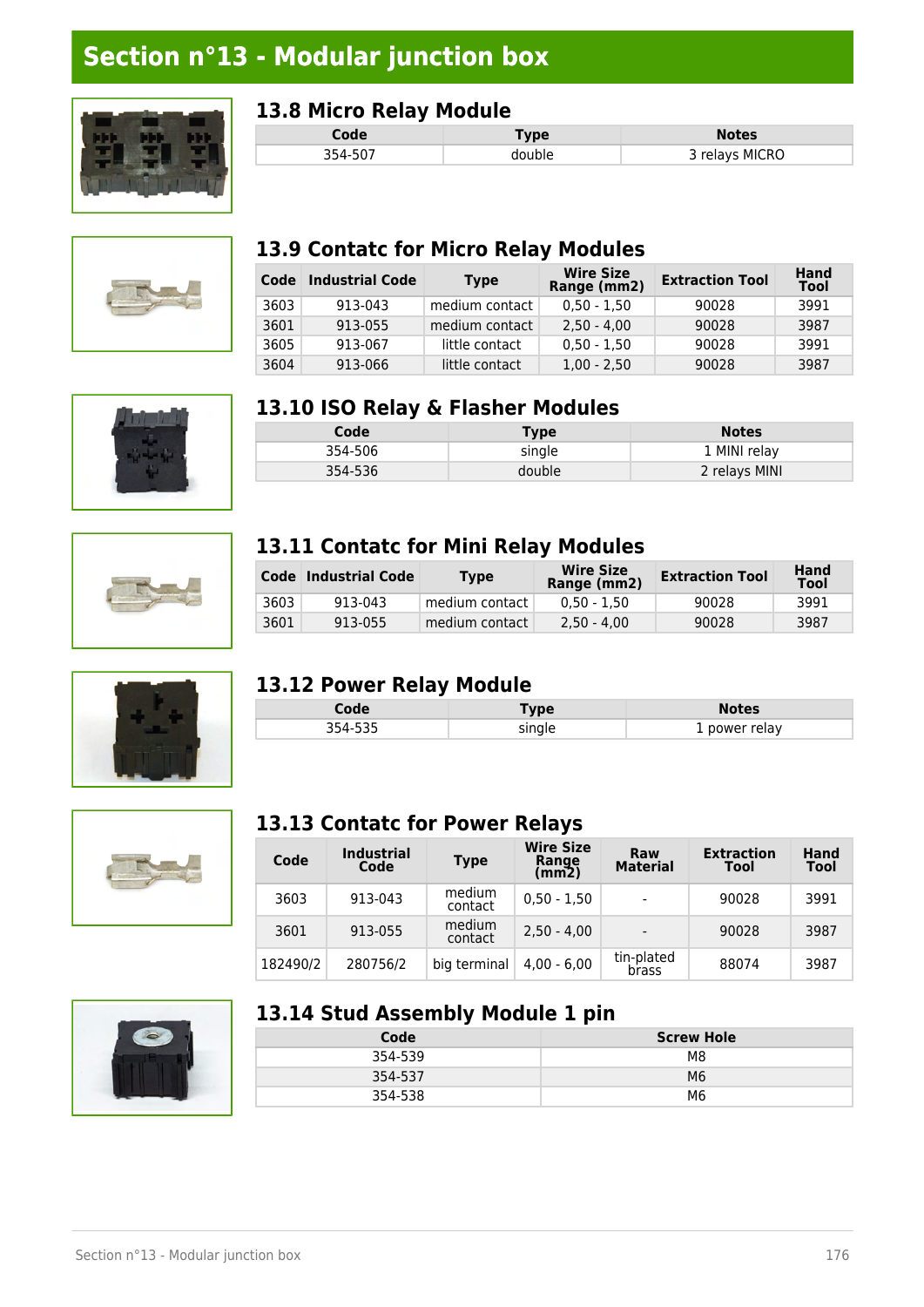

#### **13.15 Power Block accessories: empty module**

**Code** 354-520

#### **13.16 Power BLOCK accessories: module locking insert**

| - בי     |  |
|----------|--|
| 2F A F22 |  |



#### **13.17 Power Block accessories: brackets**

| Code    | Height | <b>Notes</b>   |
|---------|--------|----------------|
| 354-518 | 76.2   | low attack     |
| 354-519 | 25.4   | high attack    |
| 354-540 | 63.5   | lateral attack |